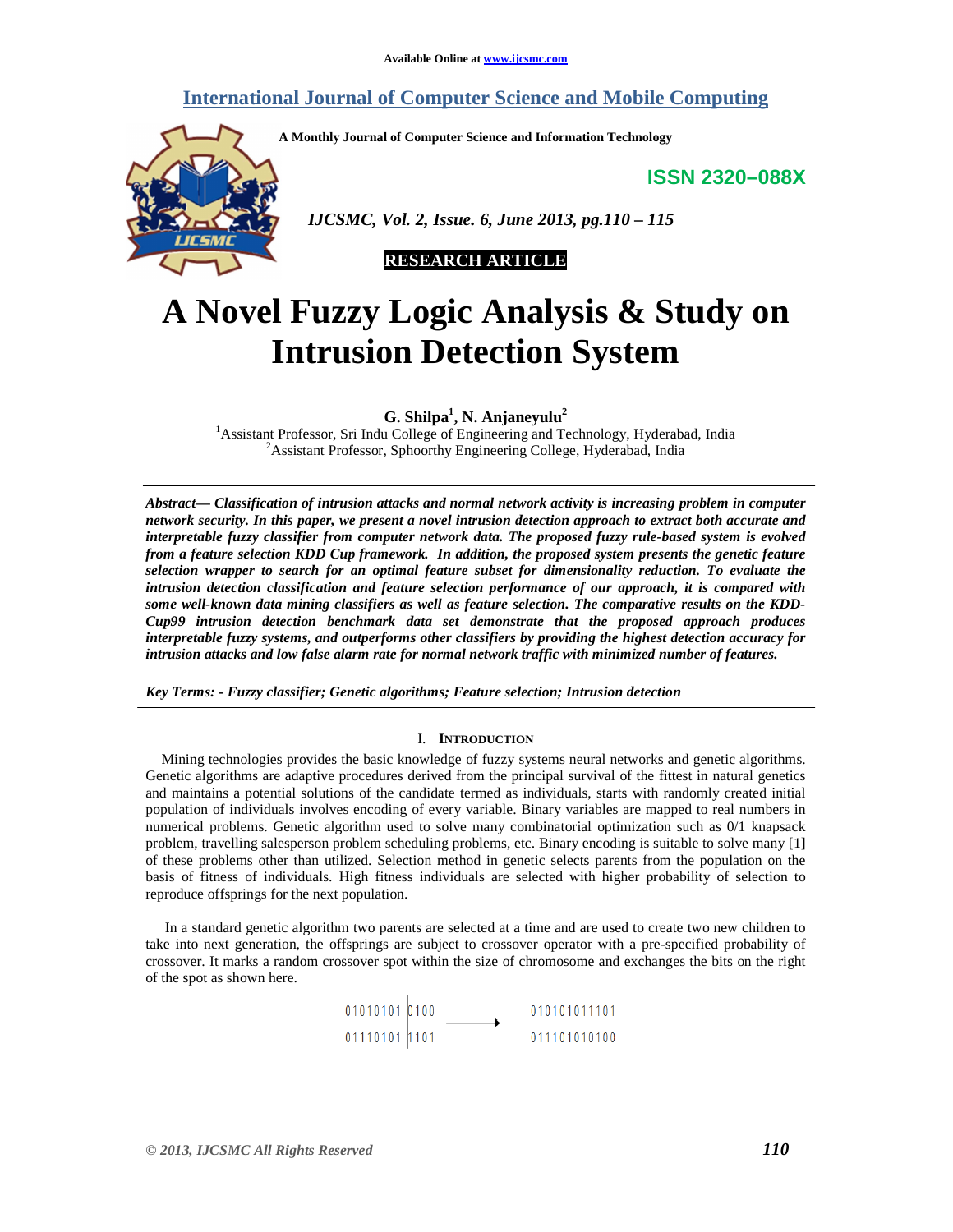Mutation operator is applied to the entire child after crossover. It flips each bit in the individual with a prespecified probability of mutation.

 $011101010111 \longrightarrow 011111010111$ 

Procedure is repeated till number of individuals in the population is complete, finishes one generation in genetic algorithm. Standard genetic algorithm utilizes operators such as reproduction crossover and mutation. The values of genetic parameters such as population size crossover probability mutation probability [2] total number of generations affect convergence properties of the genetic algorithms.

#### II. **RELATED WORK**

Mining in data used to analyze complex datasets and useful classification patterns in the datasets. Research like agricultural biometrics studies have used various techniques of data mining including natural trees, statistical machine learning techniques. Genetic algorithm has been widely used in data mining. Effective genetic fuzzy classification, fuzzy clustering are analyzed on the collected as a machine learning soil data which deals with the categorization of soils based on distinguishing characteristics as well as criteria that dictate choices in use. Shah A Kusiak 2004 have applied genetic algorithm for features selection for mining association rules genomic studies provide large volumes of data with thousands of single nucleotide polymorphisms. A fuzzy classification rule is a fuzzy if then rule whose consequent is a class lable since the comprehensibility of rules by human understandable is criterion in designing a fuzzy rule based system, fuzzy classification rules with linguistic interpretations. To detect with this problem we consider the genetic fuzzy mining techniques are used to describe each sample object in dataset. Fuzzy sets are basic concepts supporting fuzzy theory such as fuzzy logic measure etc. although most applications of fuzzy theory have been biased toward engineering applications recently disciplines such as medical diagnostics psychology education economy and a synthetic concept of emotion impression intuition and other human subjective factors.

#### III. **GENETIC ALGORITHM NETWORK INTRUSION DETECTION**

**3.1 Genetic Algorithm Network Intrusion Detection:** The process of GA usually begins with random selection of chromosomes are representations of the problem to be solved. According to the attributes of the problem different positions of each chromosome are encoded as bits, characters or numbers.

 Genetic algorithm to intrusion detection is a promising issues, GA can be used to evolve rules for network traffic these rules are used to differentiate normal network connections from anomalous connections refer to events with probability of intrusion.

#### if {Condition} then {act}

this refer to a match between current network connection and the rules in intrusion detection such as source and destination IP addresses and port numbers used in are TCP/IP protocols duration of the connection protocol indicating the probability of an intrusion. The act field usually refers action defined by the security policies within an organization such as reporting an alert to the system administrator stopping connection, logging a message into system audit files.

For the above condition we require source IP address, destination IP address, port number connection time and stop the connection. The final goal of genetic algorithm conditions that match only to network intrusion connections.

Each parameters influences the effectiveness of the genetic algorithm, the evaluation function is one of the most important parameters. The overall outcome is calculated based on whether a field of the connection matches the object in dataset and then multiply the weight of that field. Matched value is either 0 or 1.



 The order of weight values categorized according to different fields in the connection record by network traffic therefore all objects in representing destination IP address field have same weight. Destination IP address is the target of an intrusion while the source IP address is the originator of the intrusion.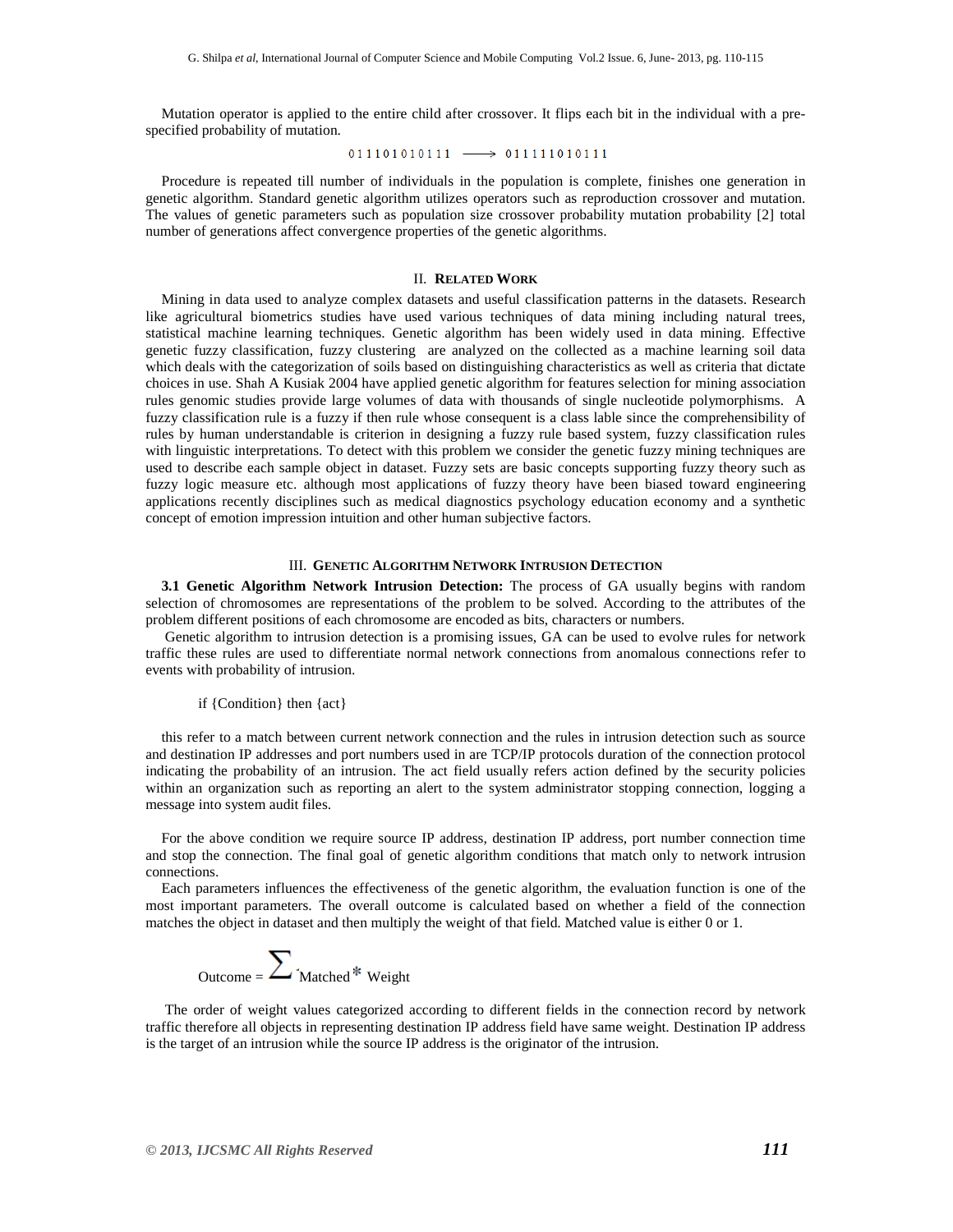**3.2. Design of Fuzzy Logic Control:** Fuzzy controllers compared to the classical controllers such as the simplicity of control low cost and the possibility to design without knowing the exact mathematical model of the process. Fuzzy logic is an application of fuzzy set in which the variables are linguistic rather than the numeric variables. Linguistic variables defined as variables whose values are sentences in a natural language may be represented by fuzzy sets. Fuzzy set means element may partially belong to more than one set. A fuzzy set A of a universe of discourse X is represented by a collection of ordered pairs of generic element  $x \in X$  and its membership function  $\mu$  : X ->[0,1] which associates a number  $\mu$  A(x) : X->[0,1] to each element x of X.



Figure 1 is Fuzzy Classifier

Fuzzification is the first block inside the controller is fuzzification which converts each piece of input data to degrees of membership by a lookup in one or several membership functions, matches the input data with the conditions of the rules to determine how well the condition of each rule matches that particular input instance. Rule base may use several variables both in the condition and the conclusion of the rules be applied to both multi-input-multi-output problems and single-input-single-output problems. Typical SISO problem is to regulate a control signal based on an error signal, may actually need both the error, the change in error and the accumulated error as inputs but we will call it single-loop control because in principle all three are formed from the error measurement. Defuzzification must be converted to a number that can be sent to the process as a control signal type of operation is called defuzzification and the x-coordinates marked by a white vertical dividing line becomes the control signal resulting into several crisp defuzzification methods.

#### IV. **INTRUSION DETECTION**

**4.1 Intrusion Detection:** Intrusion detection is the process of monitoring the events occurring in a computer system. It is defined as attempts to comprise the confidentiality, integrity bypass the security mechanisms of a computer network, intrusion caused by attackers accessing the system from the internet. Intrusion detection allows protecting their system from the threats that come with increasing network connectivity on information systems. It is important to know which intrusion detection features and capabilities to use, to prevent problem behaviours by increasing the perceived risk of discovery and punishment for those who would attack or otherwise abuse the system and to detect attacks and other security violations that are not prevented by other security measures.

There are several types of intrusion detection available to characterize by different monitoring analysis approaches, anomaly detection and misuse detection can be summarized as follows.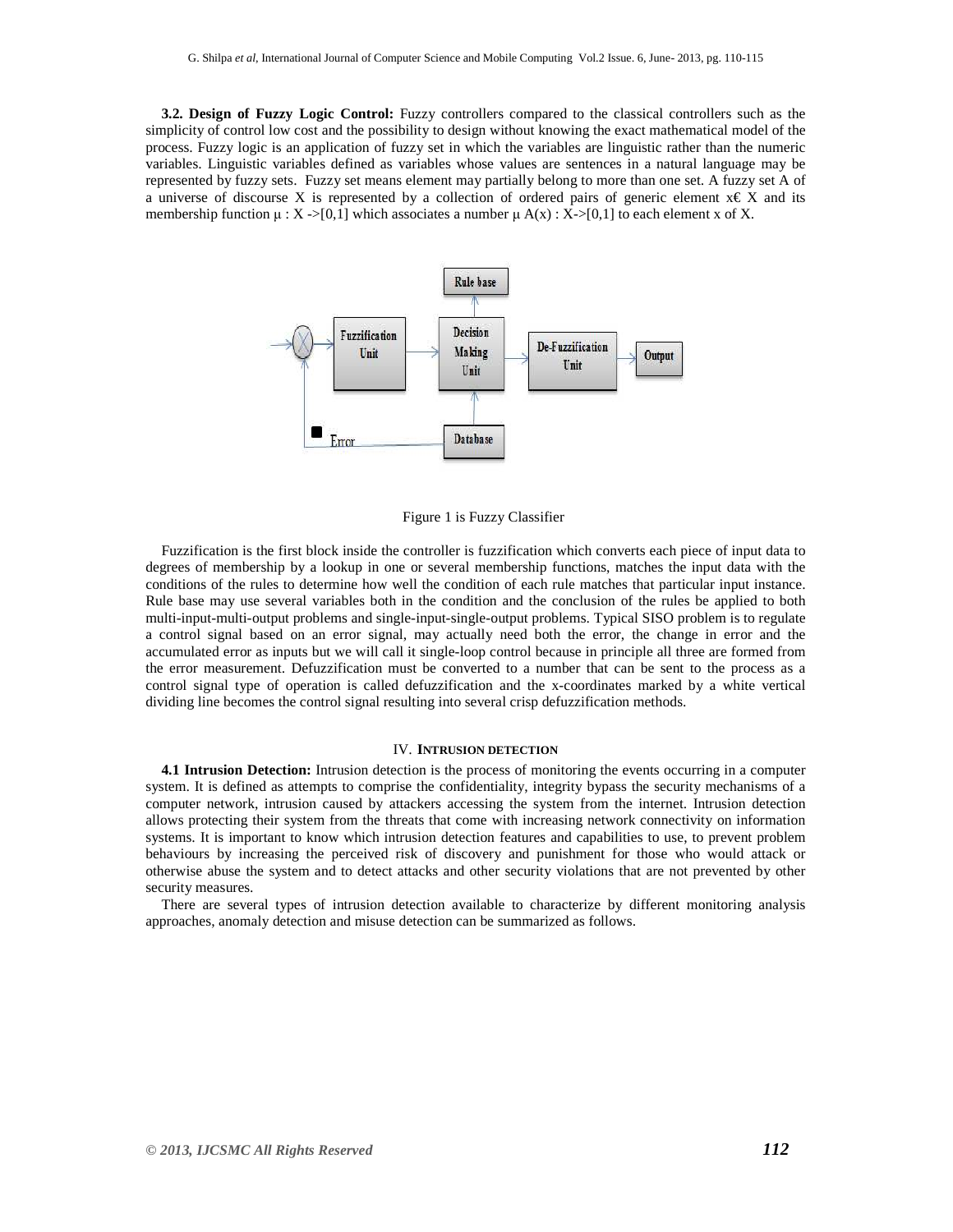| <b>Anomaly Detection</b>                                                 | <b>Misuse Detection</b>                                                                                                   |
|--------------------------------------------------------------------------|---------------------------------------------------------------------------------------------------------------------------|
| a. Describes normal behavior,<br>and flags deviations                    | a. Uses a knowledge base to<br>recognize the attacks                                                                      |
| b Uses statistical or machine<br>learning models of behavior             | b. Can recognize only<br>attacks for<br>which a "signature" exists in<br>the KB                                           |
| c. Theoretically able to<br>recognize any attack, also 0-<br>days        | c. When new types of attacks<br>are created, the language<br>used to express the rules<br>may not be expressive<br>enough |
| d. Strongly dependent on the<br>model, the metrics and the<br>thresholds | d. Problems for<br>polymorphism                                                                                           |
| e. Generates statistical alerts:<br>"Something's wrong"                  | e. The alerts are precise: they<br>recognize a specific attack,<br>giving out many useful<br>information                  |

Table 1 differentiate the intrusion detection system

There are variable number of intrusion detection system when analysing misuse detection and anomaly detection system, the major approaches of machine learning used in the intrusion detection can be used as fuzzy if then else rule.

**4.2 Feature Selection:** The feature selection is component of classification tasks recognised by Kittler and Young then existing feature selection procedure which is a plug-in for the commercial software on soft computing data analysis data engine as its roots in fuzzy logic. As the name suggests the significant features and acts as a pre-processor for the classification problems with very high features dimensions. For instance the vibration signals in the time and frequency domain generates a large number of features and makes the reduction of the dimensionality.

The problem of feature selection lies in selecting the best subset Y of n features i.e  $Y = \{yi/i = 1,2,....n\}$  from the total set  $X=[xi/iz]=1,2,...n$  where  $n\leq n'$  classification system if frequently accomplished by separately appraising the feature selection step and inherent classification . Feature selector combines the two steps because it has the advantage that selected features are well suited for the given classifier.

#### V. **PROBLEM DEFINITION**

Computer networks play vital role in the society, installation of antivirus software, protect from firewalls the system become more complex, to avoid all these issues our work introduces a system to detect intrusion anomaly detection. The futuristic approach of fuzzy classifier is data driven method forunderlyingdata. Fuzzy classifier guarantees at least a minimum of the criterion function there by accelerating the convergence of rules on KDD Cup datasets.

There are variable numbers of intrusion detection systems where all of those intrusion detections systems can be placed into two major categories when analysing miuse detection and anomaly detection systems. The major approach of fuzzy classifier as an intrusion detection can only detect known attacks, it cannot detect insider attacks or otherwise called as privilege attacks. They do not have holistic picture of the network to detect multistep attacks over a long time period. Though data for detection is available system administration are limited the better solution for an intrusion system can be fuzzy if then rule which is the process of extracting useful and previously unnoticed models or patterns from large data stores. To be more specific things that might contribute to an intrusion detection using fuzzy classifier.

Remove normal activity from alarm data to allow analysts to focus on real attacks.

Identify false alarm generators and bad signatures and also finds anomalous activity that uncovers a real attack.

Identify long on going patterns different IP address same activity. To accomplish these tasks we choose one of technique Data summarization with statistics including findings outliers Clustering of the data into natural categories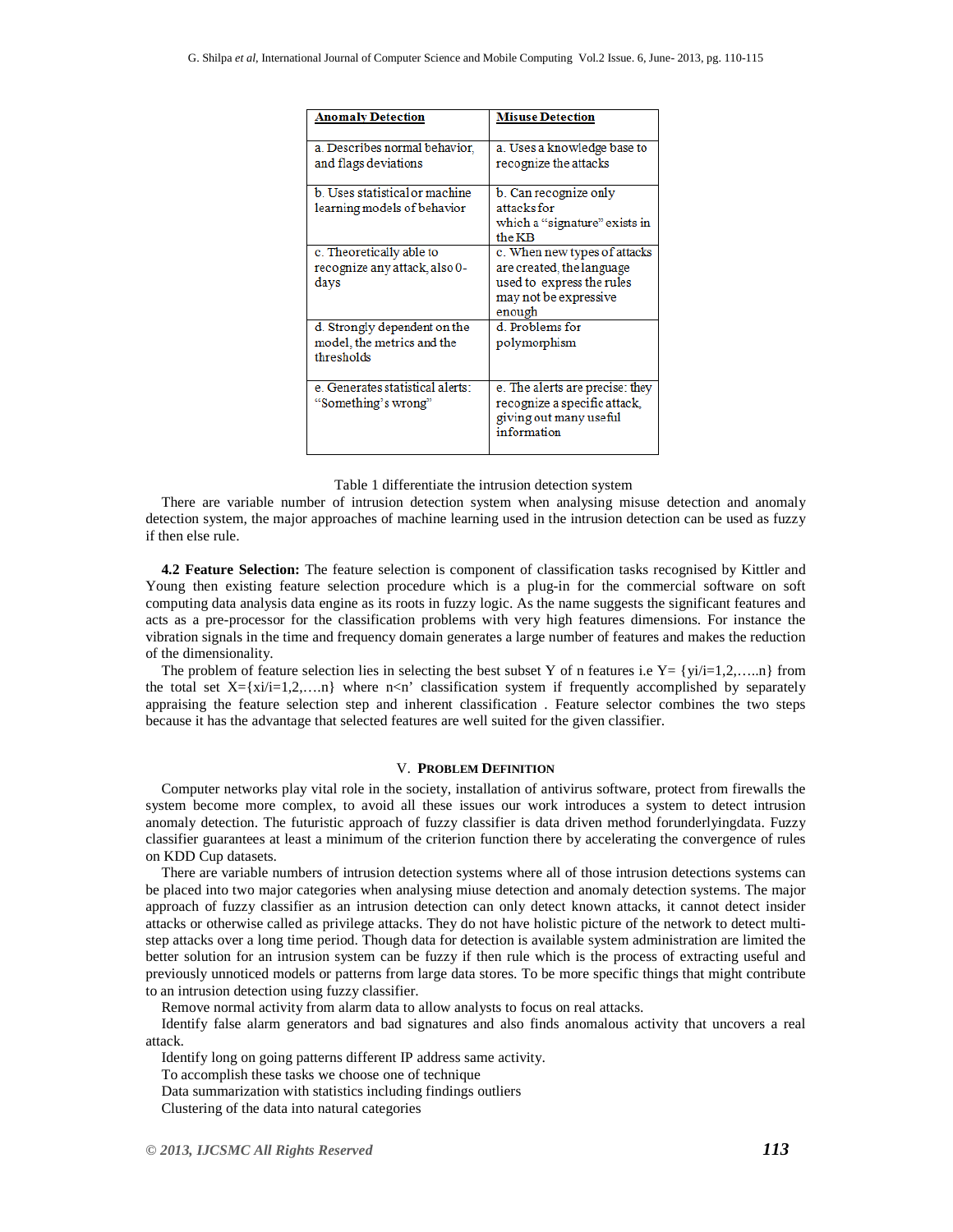Association rule discovery defining normal activity and enabling the discovery of anomalies Classification predicting the category to which particular record belongs



Figure 2 represents the fuzzy classifier learning to detect intrusion anomaly

#### VI. **COMPARATIVE STUDY**

The use of neural networks in the area of intrusion detection system has significantly increased. In this we present obtained by comparing the growing fuzzy rule classifier applied to intrusion detection system compared two important aspects the performance and the training time. The results show that the increasing network improves the performance of the system in detection of anomalies obtaining better results between the detection rate and the number of false positive rate, the networks have been trained and tested with data provided by the KDD Cup 99 intrusion detection evaluation.

The fuzzy logic is a problem solving control system that lends to implement in many system like simple small embedded micro-controlled to large networked work stations and can also implemented in hardware, software or a combination of both. Fuzzy classifier requires some numerical parameters in order to operate significant error but exact values of these numbers are usually not critical. Classification in data mining is only used for business analysis but fuzzy logic is applied for software as well as hardware, existing intrusion detection system solved by using machine learning techniques to detect false positive rate, our proposed fuzzy intrusion detection system presents best performance compare to previous work.

#### VII. **CONCLUSION**

In this paper, we presents fuzzy classifier to detect intrusion anomaly in human understandable in secure manner, KDD Cup 99 is data set with unauthorized and password authentication. We evaluate the normal or anomalies data classification fuzzy classifier and comparative study is class label comparison of data mining and fuzzy classifier. Fuzzy logic is applicable for both software and hardware. Our work shows best analysis compare existing work. Future analysis extends to investigate on implementation different attacks of intrusion anomalies.

#### **REFERENCES**

- [1] P. Bhargavi S. Jyothi 2011 soil classification using data mining techniques: a comparative study. International Journal of Engineering Trends and Technology, July- Augest Issue 2011.
- [2] Bezroukov, Nikolai. 19 July 2003. "Intrusion Detection (general issues)." Softpanorama: Open Source Software Educational Society. Nikolai Bezroukov. URL:

http://www.softpanorama.org/Security/intrusion\_detection.shtml (30 Oct. 2003).

- [3] Bridges, Susan, and Rayford B. Vaughn. 2000. "Intrusion Detection Via Fuzzy Data Mining." In Proceedings of 12th Annual Canadian Information Technology Security Symposium, pp. 109-122. Ottawa, Canada.
- [4] Crosbie, Mark, and Gene Spafford. 1995. "Applying Genetic Programming to Intrusion Detection." In Proceedings of 1995 AAAI Fall Symposium on Genetic Programming, pp. 1-8.
- [5] Cambridge, Massachusetts. URL: http://citeseer.nj.nec.com/crosbie95applying.html (30 Oct. 2003). Graham, Robert. Mar. 21, 2000. "FAQ: Network Intrusion Detection Systems." RobertGraham.com Homepage.
- [6] Robert Graham. URL: